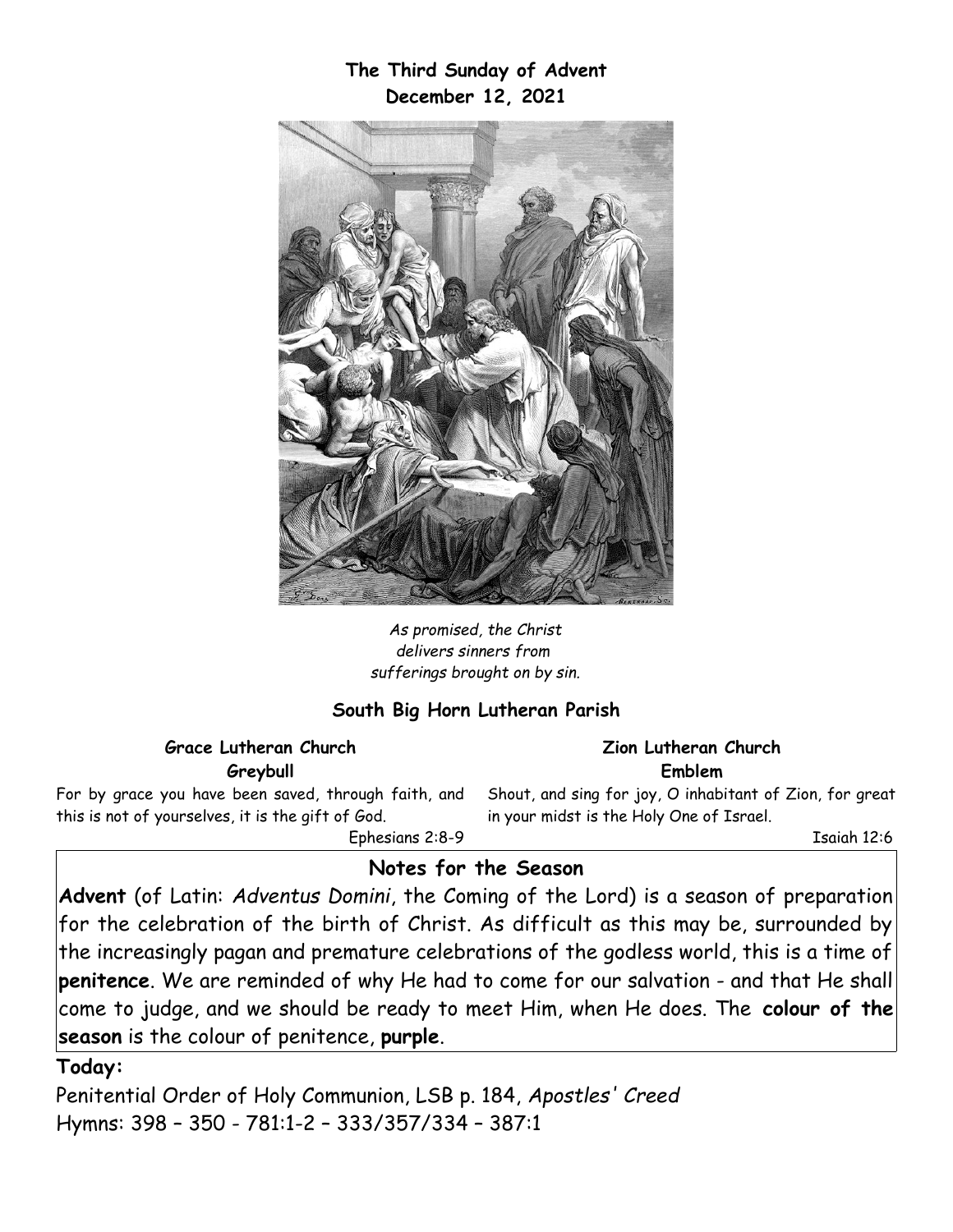## **About Holy Communion**

In the Sacrament we are made one with the risen Christ, and with each other. According to Holy Scripture, oneness in faith and confession is a precondition for such unity. As such, only Christians who share our faith and confession, and who therefore belong to congregations in the fellowship of the Lutheran Church-Missouri Synod, will commune in our church. **Visitors wishing to receive the sacrament** - please speak with Pastor prior to the service. We ask that our guests be respectful of our faith. **We sincerely welcome our visitors**; we assure you that we uphold this practice *also* out of concern for *your* spiritual welfare, and that our Pastor would love to study Scripture with you and help you embrace the full counsel of God, so that we can celebrate the Sacrament in a manner pleasing to God and beneficial for us all.

# **Just so we do not forget:**

*But deliver us from evil. What does this mean?*

We pray in this petition, in summary, that our Father in Heaven would rescue us from every evil of body and soul, possessions and reputation, and finally, when our last hour comes, give us a blessed end, and graciously take us from this valley of sorrow to Himself in Heaven. *Of the Small Catechism*

**This is our faith** *– from the Confessions of our Church*

The Gospel is, properly speaking, that command which enjoins us to believe that God is merciful to us for Christ's sake. *Of the Apology of the Augsburg Confession*

**Advent Dinner at Grace** Wednesday at 6 pm. With pork Loin and mashed potatoes. Fee will offering for our Youth Account.

**Advent Midweek Worship** Wednesday at 7 pm. Our theme this year is *Three Trees*. While the Christmas trees are being put up around us, we meditate upon how Holy Scripture sets the promised salvation of God before us by telling us about three other trees.

**Services of penitence and prayer** are held at Grace on Friday nights at 7 pm. in response to the Wuhan Virus and other current threats to the peace and freedom of the Church of Christ and to the well-being of people in the country and in the community.

**Saturday Evening Communion Worship** at Grace upon request. Please call the Parsonage by Friday evening if you wish to attend.

**Christmas Eve Worship** at Grace on Christmas Eve (sorry, if that is confusing!) at 4 pm.

**Christmas Eve Worship** at Zion on Christmas Eve (sorry, again, if that is confusing!) at 6 pm.

**Christmas Day Worship** at Grace on Christmas Day (well, you know) at 10:30 am.

**New Year's Eve Dinner** at Grace at 6 pm., sponsored by Thrivent, with fish fillets and salmon. Free will offering for our Youth Account.